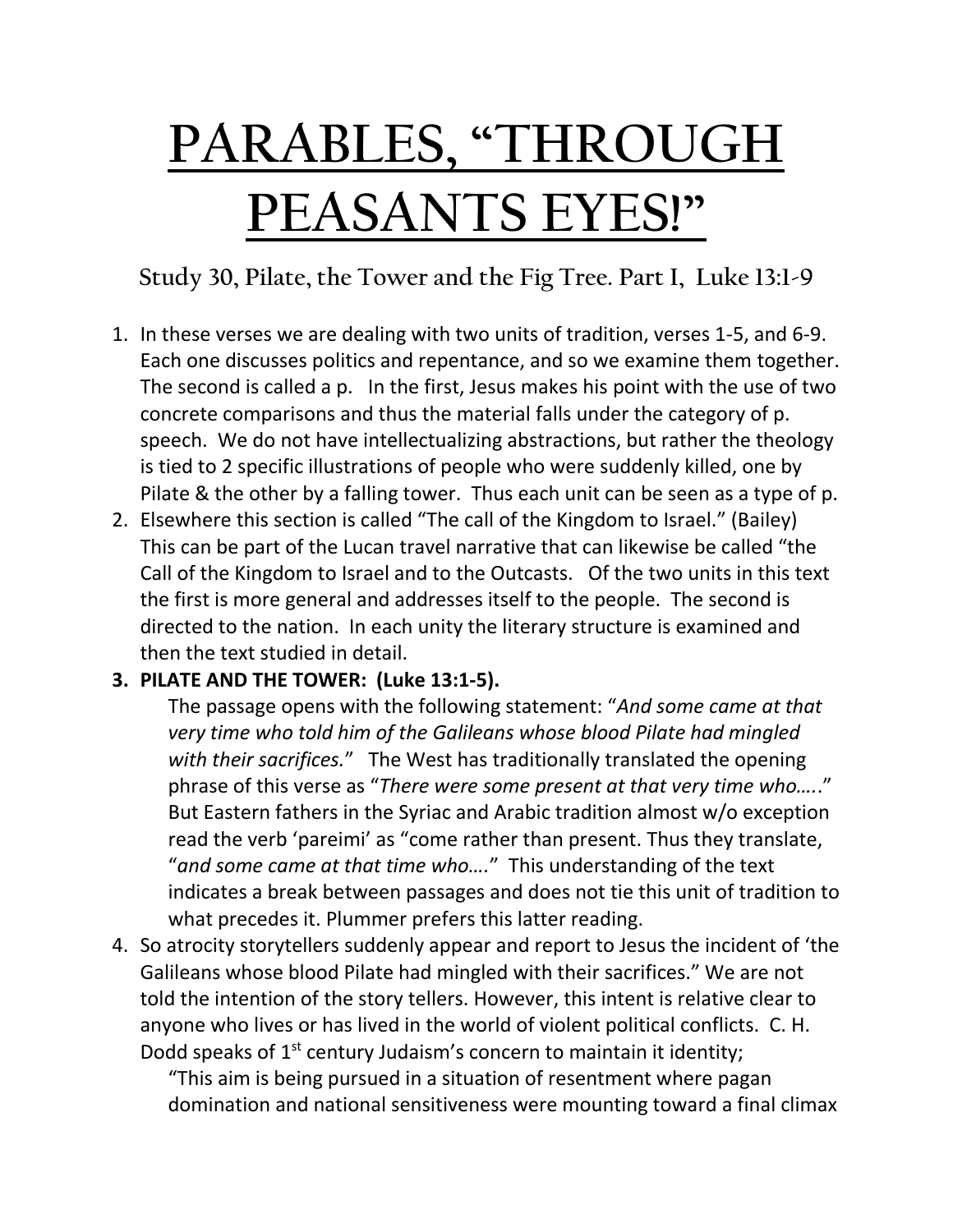of A.D. 66. We have to allow something like a war mentality among large sections of the Jewish people and we know how it can affect their judgment. I was not clear to those who kept watch upon him that Jesus really cared for the 'National cause.' When Jesus heard about the Roman slaughter of Israelites, he did not respond with indignant denunciation to the Romans, but rather a call to his own people to 'repent.'

- 5. Josephus records a number of massacres during this period, but never mentioned this one, Plummer tries to find historical records for this one. Marshall says this is a historical event not recorded in secular sources. We don't need either Marshall or Plummer, Civil and national violence spawn lots of incredible rumors. One record is enough for ten others. The author spent 18 months agonizing with Lebanese people in regards to their "Civil War" of 1975-1976. That war was sparked by the massacre of 28 on a bus outside of Beirut. From that time all types of stories, true and untrue were rampant across the land. Such stories serve a function in a community at war. The teller and listener can become emotionally stirred to a point of rage than can then motivate them to heroism in retaliation, but "WOE" to the person who says 'have you checked your sources?' Or who says, do not forget that your hands aren't clean either. All such talk is considered un loyal and the one who dares express such sentiments can expect a verbal, if not physical attack.
- 6. Pilate's soldiers could have been so insensitive to a Jewish religious practices as to attack worshipers during the very act of giving an offering. Such an act would hardly have escaped Josephus who was not slow to criticize Pilate. Some minor attack on zealots in Jerusalem could have been easily blown up into the report we have in this text. The response is "How long, O Lord!" "Destroy the house of evil Romans. Hear the cries of the people!" This same thing could be shared in the mountains in a Christian village in Lebanon and be announced, "They came into the church with machine guns and mowed down people in the very act of taking the Lord's Supper. The blood of the worshipers was mingled with the communion wine on the Altar! What do you think of that? The listener must answer with sympathy and denunciation. For Jesus, if his nationalistic goals is suspect as Dodd suggests, then the report may well be intended to measure Jesus' loyalty to the national cause. If he doesn't want to voice and 'indigent denunciation of Roman brutality. (Dodd, More). Then it is the safest for them to walk away with Amos' admonition to silence as an operating principal, see Amos 5:13.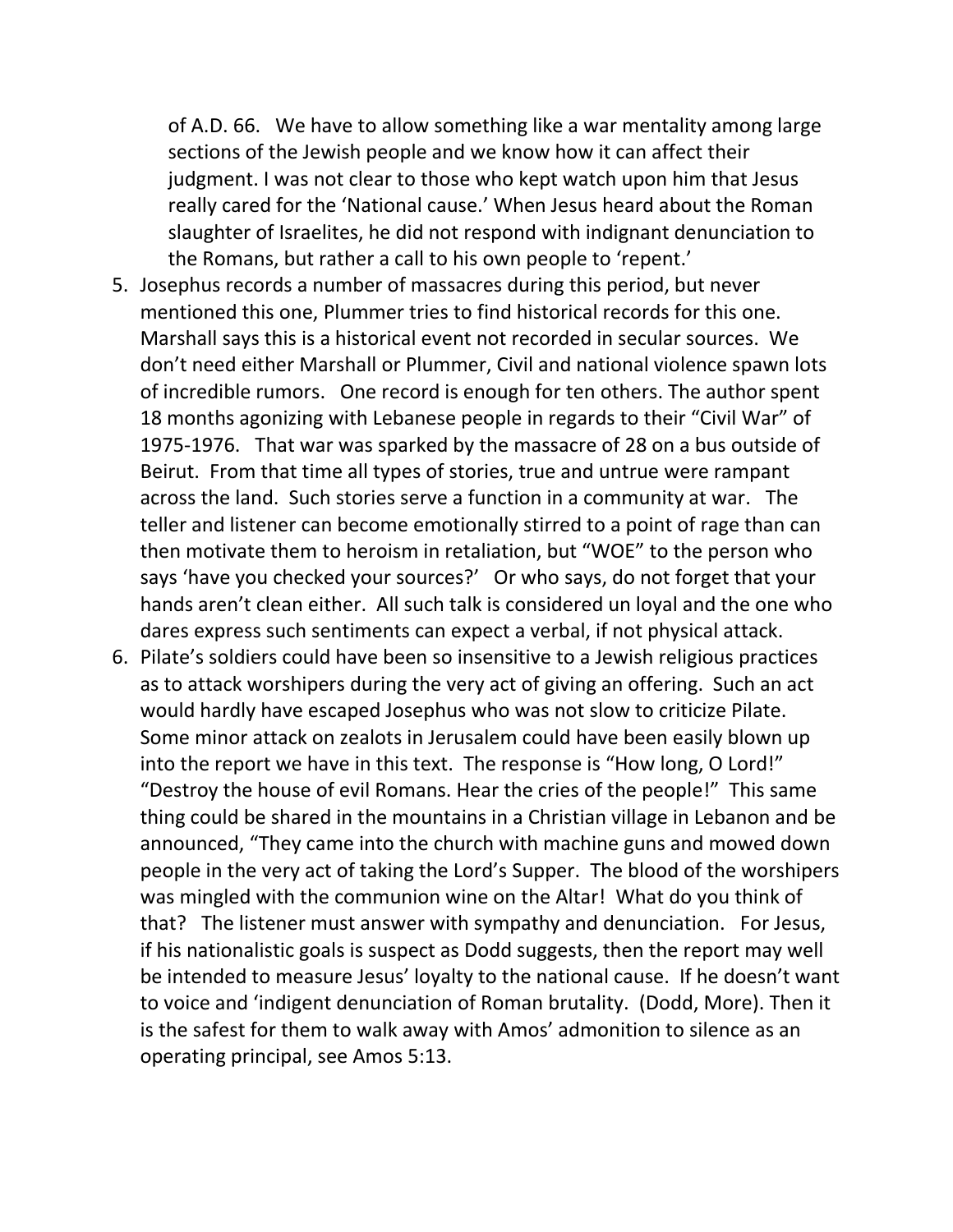7. Ibn al-Salibi thinks that the reporters are trying to spring a trap; "*This even gave some of them an opportunity to temp our Lord. They sent (the report) to him to see what he would answer. For if he said, "this killing is a clear case of injustice and oppression,' they would them defame him before the Roman governor, claiming that he was overstepping the law and that his teachings violated the same Roman Law. Yet the Glorified One responded to their promptings with a call to repentance and compared this fearful event with the fall of a tower in Siloam."* Ibn Al Salibi's thoughtful suggestion is quite likely a part of the motivation of the questioners. They have made a political statement. If Jesus responds with a supportive reply, that answer could be used against him. But Jesus' answer demonstrates the same quality of courage seen in Jeremiah's announcement in a world of political uncertainty. (Jer. 26). Jesus' response is neither denunciation in Rome, nor silence. To the form and the content of that response we now turn the literary form is as follows.

*"And he answered them,* 

- *1 "Do you think that those Galileans worse sinners they were than all the other Galileans because they suffered thus?*
- *2 I tell you, No! But unless you repent you will all likewise perish.*
- *3 Or those eighteen upon whom the tower fell (in Siloam and killed them). Do you think worse debtors they were than all the others who dwelt in Jerusalem?*
- *3 I tell you, No! But unless you repent you will all likewise perish."*
- 8. There are two verses with a common refrain that together comprise four stanzas. Each verse is an illustration of violent death. The first is by the hated imperial ruler. The second is assumed by the text to be an act of God. The theme of "all" closes each stanza and ties the four together. The first line of the third stanza may have been an editorial note with some extra information. The fall of the tower may have been a popular event that caught the mind of the masses, (which seems to be the case because Jesus assumes that the audience knows about the incident), then the extra information about the place and the result would not be necessary for the original audience. As the sayings of Jesus are collected, recorded and circulated, some extra details need to be added. The author has identified footnotes with extra information given in earlier copies. (Bailey). In this case the information is insignificant theologically. The author does not believe this writing is in any way poetry, but does have typical p. style. If the lines are closer together, than there is the